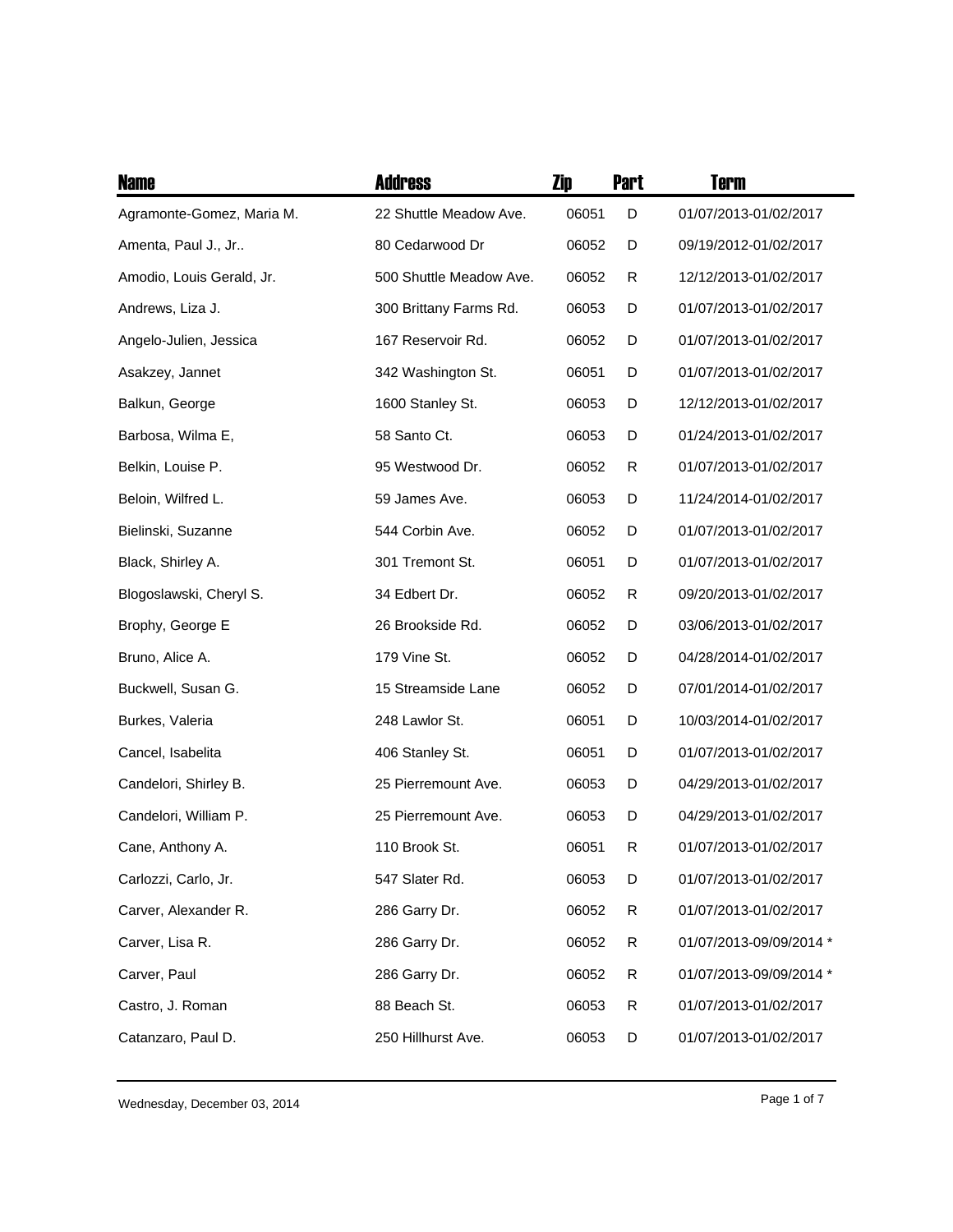| <b>Name</b>                 | <b>Address</b>         | Zip   | <b>Part</b> | <b>Term</b>           |
|-----------------------------|------------------------|-------|-------------|-----------------------|
| Clark, Chester A., Jr.      | 271 Garry Dr.          | 06052 | R           | 01/07/2013-01/02/2017 |
| Clinch, Robert D.           | 272 Stanley St.        | 06051 | D           | 01/07/2013-01/02/2017 |
| Colon, Luz                  | 433 Stanley St.        | 06051 | D           | 01/07/2013-01/02/2017 |
| Cooper, Kelt L.             | 316 Barbour Rd.        | 06053 | D           | 04/30/2013-01/02/2017 |
| Cruickshank, David A.       | 321 Roxbury Rd.        | 06053 | D           | 01/07/2013-01/02/2017 |
| Cruz, Evelyn S.             | 74 Black Rock Ave.     | 06052 | D           | 03/04/2013-01/02/2017 |
| Cuin, Francisco O.          | 139 Monroe St.         | 06052 | D           | 01/24/2013-01/02/2017 |
| D'Alfonso, Angelo           | 16 Jones Drive         | 06053 | D           | 08/20/2013-01/02/2017 |
| Danielewicz, Thomas         | 41 Ridgewood Rd.       | 06053 | D           | 10/28/2014-01/02/2017 |
| Davis, Daniel Aaron         | 59 Kim Dr.             | 06053 | R           | 12/07/2013-01/02/2017 |
| Davis, Jody M.              | 359 Steele St.         | 06052 | R           | 01/21/2014-01/02/2017 |
| Davis, Ronald P.            | 280 Brittany Farms Rd. | 06053 | D           | 03/05/2013-01/02/2017 |
| DeGrandis, Barbara          | 292 Monroe St.         | 06052 | D           | 01/07/2013-01/02/2017 |
| DeNigris, Nicholas E.       | 159 Kenwood Dr.        | 06052 | D           | 01/07/2013-01/02/2017 |
| Denuzze, Peter J.           | 56 Westwood Dr.        | 06052 | D           | 01/07/2013-01/02/2017 |
| Domejczyk, Diane            | 137 Kelsey St.         | 06051 | R           | 12/06/2013-01/02/2017 |
| Doran Aiudi, Melissa M.     | 59 Mason Dr.           | 06052 | R           | 01/07/2013-01/02/2017 |
| Dorfman, Kim R. Bazer       | 65 Highland Terrace    | 06053 | D           | 01/07/2013-01/02/2017 |
| Dorsey, Justin R.           | 370 Wooster St.        | 06052 | R           | 12/04/2013-01/02/2017 |
| Dzwonkowski, Edward J.      | 114 Hillcrest Ave.     | 06053 | D           | 01/07/2013-01/02/2017 |
| Edwards, Janice C.          | 178 Bingham St.        | 06051 | D           | 01/07/2013-01/02/2017 |
| Faienza-Hodkevics, Cindy M. | 245 Steele St.         | 06052 | R           | 01/07/2013-01/02/2017 |
| Felth, David E.             | 68 Shuttle Meadow Ave. | 06051 | D           | 09/17/2013-01/02/2017 |
| Fortin, Mark J.             | 78 Linden St.          | 06051 | R           | 01/07/2013-01/02/2017 |
| Gadomski, Richard H.        | 121 Dwight Street      | 06051 | R           | 01/07/2013-01/02/2017 |
| Garcia, Zulma M.            | 395 Brittany Farms Rd. | 06053 | D           | 03/01/2013-01/02/2017 |
| Geragosian, Audrey Honig    | 39 Pendleton Rd.       | 06053 | D           | 01/07/2013-01/02/2017 |
| Gerratana, Theresa B.       | 674 Lincoln St.        | 06052 | D           | 01/07/2013-01/02/2017 |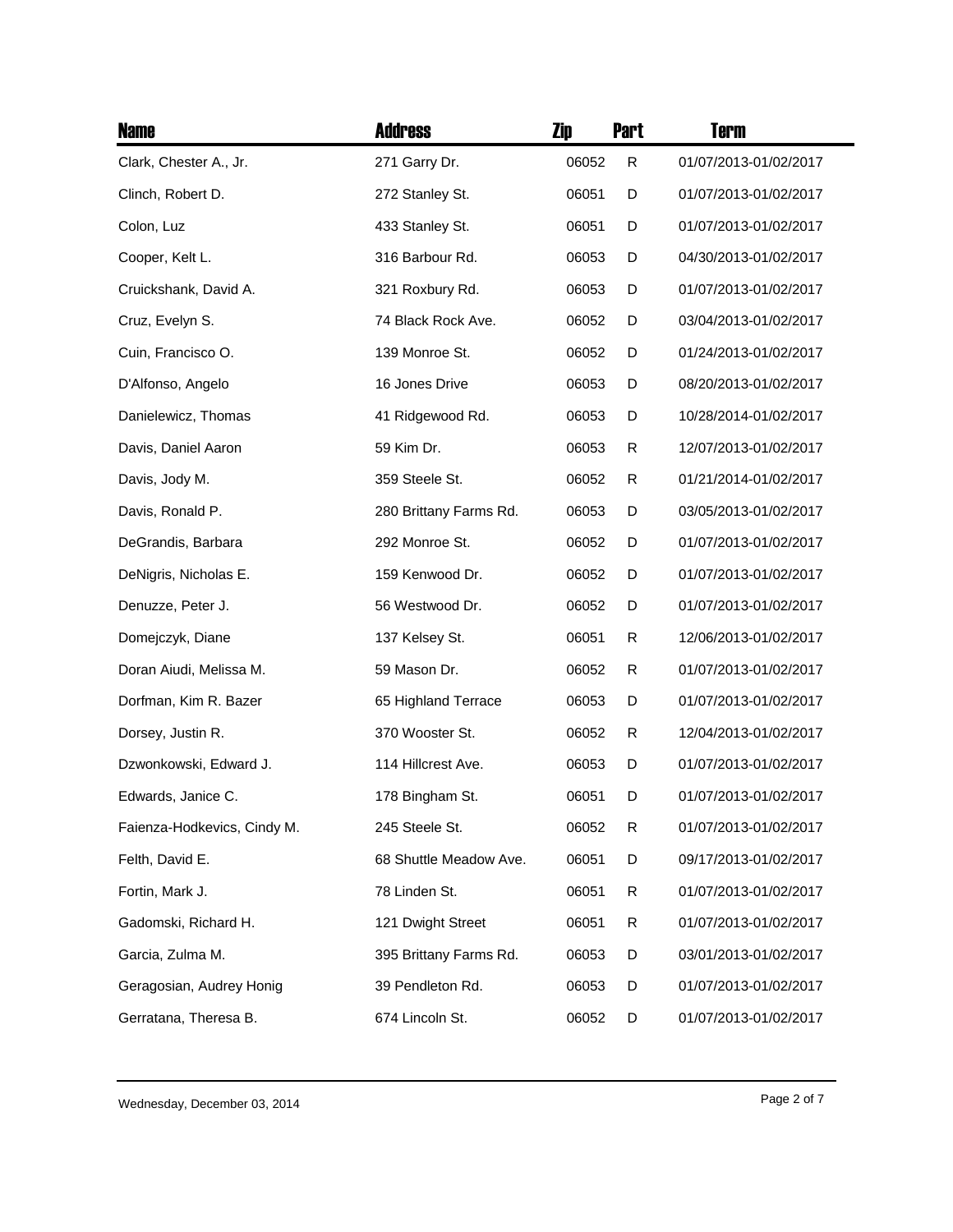| <b>Name</b>                   | <b>Address</b>         | Zip   | <b>Part</b> | Term                  |
|-------------------------------|------------------------|-------|-------------|-----------------------|
| Goracy, Irene                 | 171 Booth St.          | 06053 | D           | 01/07/2013-01/02/2017 |
| Gorczyca, Eileen              | 584 Black Rock Ave.    | 06052 | R           | 02/13/2013-01/02/2017 |
| Gostin, Peter J.              | 40 Sandy Brook Dr.     | 06053 | R           | 01/07/2013-01/02/2017 |
| Gumbs, Jeffrey A.             | 300 Main St. Unit 509  | 06051 | R           | 09/13/2013-01/02/2017 |
| Halla-Mattingly, Elizabeth M. | 271 Commonwealth Ave.  | 06053 | U           | 09/24/2014-01/02/2017 |
| Hardy, E. Jonathan            | 128 Fulton St.         | 06051 | R           | 01/07/2013-01/02/2017 |
| Harris, Ellwood Joseph        | 163 Oak St.            | 06051 | U           | 09/25/2014-01/02/2017 |
| Hermanowski, Lawrence J.      | 19 Seneca St.          | 06053 | D           | 04/05/2013-01/02/2017 |
| Hudyma, Evelyn F.             | 174 Market St.         | 06051 | D           | 09/17/2013-01/02/2017 |
| Humphrey, Brenda S.           | 263 Rocky Hill Ave.    | 06051 | D           | 01/07/2013-01/02/2017 |
| lerardi, Deidra M.            | 130 Hazelmere Rd.      | 06053 | D           | 01/07/2013-01/02/2017 |
| Irene, Rosa M.                | 691 Osgood Ave.        | 06053 | D           | 11/25/2014-01/02/2017 |
| Jiantonio, Olga M.            | 44 Eddy Glover Blvd.   | 06053 | D           | 03/01/2013-01/02/2017 |
| Johnson, Jacqueline           | 126 Winthrop St.       | 06052 | D           | 01/07/2013-01/02/2017 |
| Judd, Richard L.              | 119 Ten Acre Rd.       | 06052 | R           | 01/07/2013-01/02/2017 |
| Khachoyan, Peruse E,          | 950 Farmington Ave.    | 06053 | D           | 01/07/2013-01/02/2017 |
| Klotz, Rosemary               | 95 Harrison Street     | 06052 | D           | 01/07/2013-01/02/2017 |
| Krajewski, Barbara D.         | 249 Wasington St.      | 06051 | R           | 01/07/2013-01/02/2017 |
| Kusek, William E.             | 240 Linwood St.        | 06052 | TC          | 01/07/2013-01/02/2017 |
| Kusiak, Robert D.             | 131 Torkum Dr.         | 06053 | R           | 12/04/2013-01/02/2017 |
| Leal, Luisa                   | 196 Winthrop St.       | 06052 | D           | 04/02/2013-01/02/2017 |
| Lebel, Raymond R.             | 50 Bassett St.         | 06051 | D           | 01/07/2013-01/02/2017 |
| Lee, Brian T.                 | 248 Linwood St.        | 06052 | R           | 03/13/2013-01/02/2017 |
| Lopes, Richard P.             | 208 South Mountain Dr. | 06052 | D           | 01/07/2013-01/02/2017 |
| Luchansky, Barbara P.         | 56 Colt St.            | 06052 | R           | 11/14/2014-01/02/2017 |
| Luciano, Bianca A.            | 151 Streamside Lane    | 06052 | D           | 11/25/2014-01/02/2017 |
| Lugli, Gerald Q.              | 390 McClintock St.     | 06053 | D           | 01/07/2013-01/02/2017 |
| Magnuszewski, Eva C.          | 95 Governor St.        | 06053 | D           | 01/07/2013-01/02/2017 |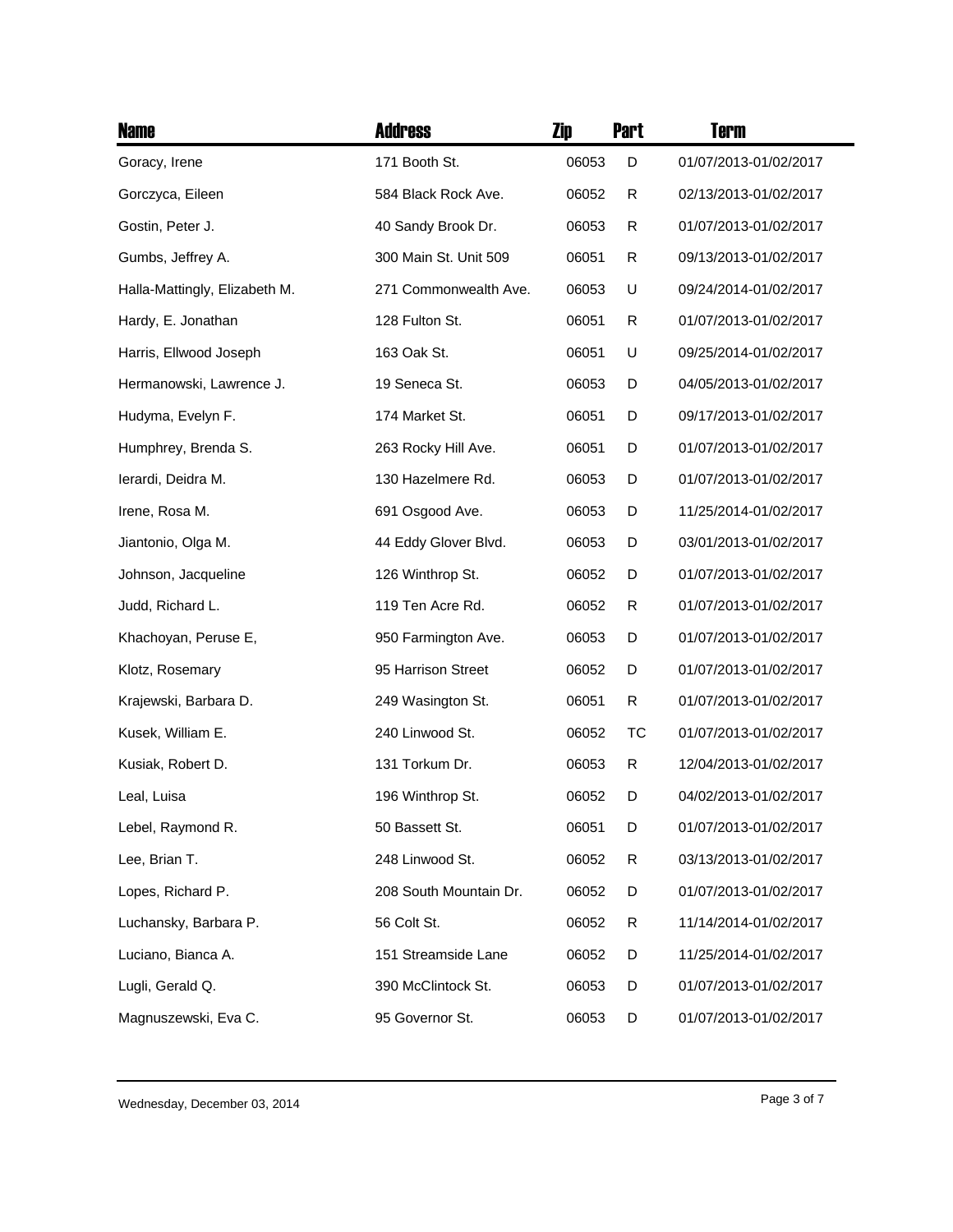| <b>Name</b>              | <b>Address</b>      | Zip   | <b>Part</b> | Term                  |
|--------------------------|---------------------|-------|-------------|-----------------------|
| Malinowski, Donald S.    | 69 Biruta St.       | 06053 | D           | 12/06/2013-01/02/2017 |
| Malinowski, Kenneth A.   | 1928 Stanley St.    | 06053 | U           | 02/14/2013-01/02/2017 |
| Malinowski, Margaret     | 42 Park Place       | 06052 | R           | 09/17/2013-01/02/2017 |
| Malinowski, Mattew D.    | 69 Biruta St.       | 06053 | D           | 12/06/2013-01/02/2017 |
| Martinez, Enid           | 367 LaSalle St.     | 06051 | D           | 01/22/2013-01/02/2017 |
| Mathena, Hunter R.       | 46 Roxbury Rd.      | 06053 | D           | 01/07/2013-01/02/2017 |
| Matthews, Jessy Rf       | 375 South Main St.  | 06051 | D           | 01/22/2013-01/02/2017 |
| McDonald, Casimir G.     | 150 Roxbury Road    | 06053 | D           | 03/18/2014-01/02/2017 |
| McGuire, Nicole          | 17 Woodbine St.     | 06052 | D           | 01/07/2013-01/02/2017 |
| McNamara, John H.        | 56 Brighton St.     | 06053 | D           | 01/07/2013-01/02/2017 |
| McNamara, William J.     | 12 Bunker Hill Rd.  | 06053 | D           | 01/07/2013-01/02/2017 |
| Melecsinsky, John B.     | 133 McClintock St.  | 06053 | D           | 01/07/2013-01/02/2017 |
| Mulrooney, James P.      | 29 Highland Terrace | 06053 | D           | 03/17/2014-01/02/2017 |
| Navedo, Gladys           | 289 Maple St.       | 06051 | D           | 01/07/2013-01/02/2017 |
| Nunez, Jose A.           | 19 Kulper Rd.       | 06051 | D           | 08/20/2013-01/02/2017 |
| O'Brien, Mary M.         | 1894 Stanley St.    | 06053 | D           | 03/06/2013-01/02/2017 |
| Olandt, Carl R.          | 46 Blake Rd.        | 06053 | R           | 01/07/2013-01/02/2017 |
| Olandt, Kathy W.         | 46 Blake Rd.        | 06053 | R           | 01/07/2013-01/02/2017 |
| Orriola, Antonio L.      | 34 Richard St.      | 06053 | U           | 12/05/2013-01/02/2017 |
| Oshana, Peter A.         | 17 Fairview St.     | 06051 | D           | 03/04/2013-01/02/2017 |
| Owczarczyk, Paul         | 52 Hayes St. A2     | 06053 | R           | 09/18/2013-01/02/2017 |
| Pabon, Wilfredo          | 205 Birthwood Dr.   | 06052 | R           | 01/07/2013-01/02/2017 |
| Paris, Pearl Y.          | 192 Kensington Ave. | 06051 | D           | 01/21/2014-01/02/2017 |
| Parisi, Todd F.          | 68 Belmont St.      | 06053 | D           | 01/23/2013-01/02/2017 |
| Passerella, Mary Dawn R. | 46 Blake Rd.        | 06053 | R           | 01/07/2013-01/02/2017 |
| Patterson, Norma D.      | 149 Virginia Ave.   | 06052 | D           | 01/07/2013-01/02/2017 |
| Pawlak, Lucian F.        | 149 Vine St.        | 06052 | D           | 01/07/2013-01/02/2017 |
| Pawlak, Lucian J.        | 149 Vine St.        | 06052 | D           | 01/07/2013-01/02/2017 |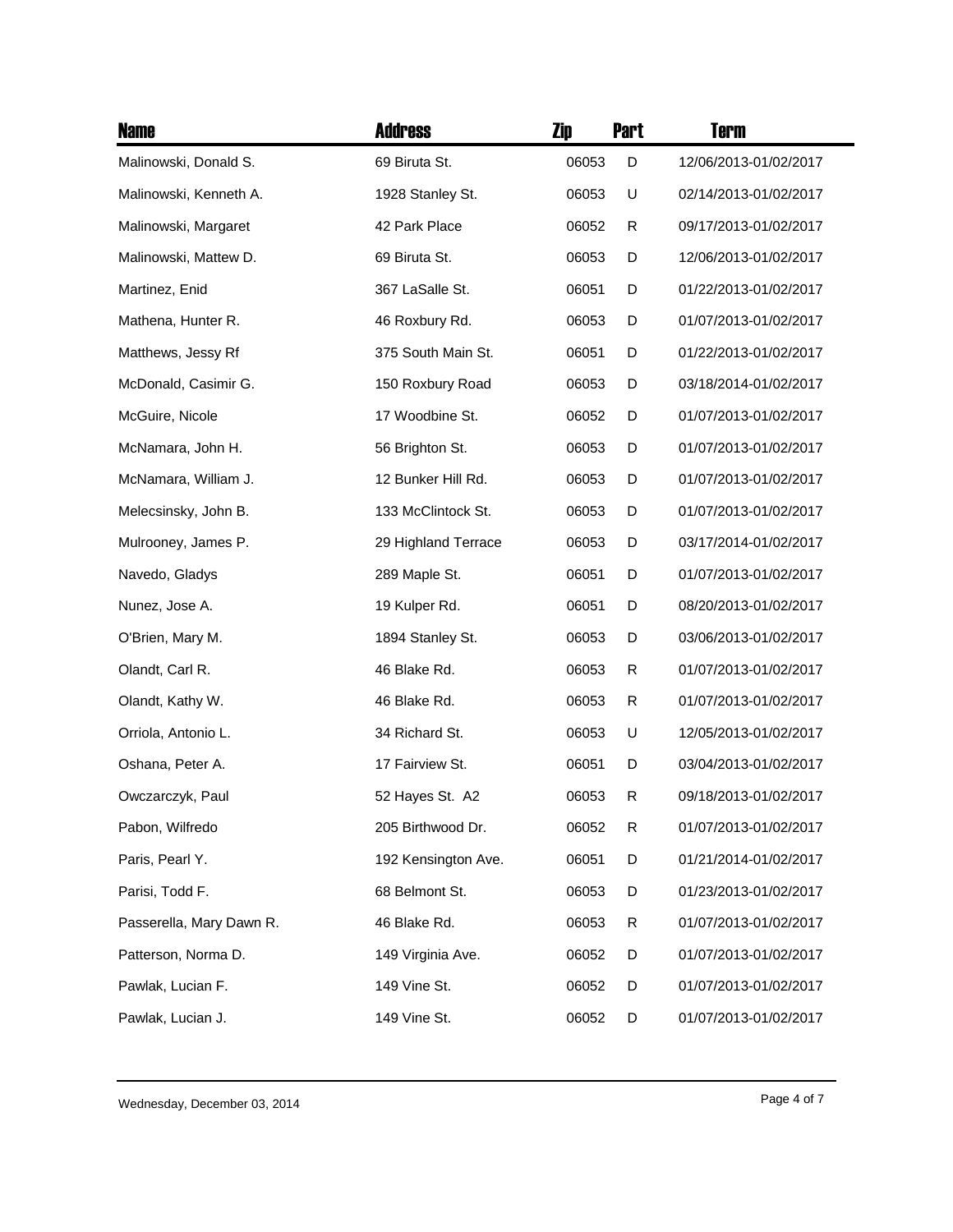| <b>Name</b>                | <b>Address</b>         | Zip   | <b>Part</b> | Term                  |
|----------------------------|------------------------|-------|-------------|-----------------------|
| Pawlak, Sarah V.           | 186 Roslyn Dr.         | 06052 | D           | 01/07/2013-01/02/2017 |
| Perry, Arthur L.           | 40 Cambridge St.       | 06051 | D           | 01/07/2013-01/02/2017 |
| Person, Dennis             | 192 Allen St.          | 06053 | R           | 11/05/2014-01/02/2017 |
| Perugini, Jonathan Michael | 198 Brittany Farms Rd. | 06053 | D           | 11/26/2014-01/02/2017 |
| Pierce, Emma W.            | 534 Church St.         | 06051 | D           | 01/07/2013-01/02/2017 |
| Platosz, Adam              | 37 Olive St.           | 06051 | D           | 01/07/2013-01/02/2017 |
| Platosz, Mike              | 37 Olive St.           | 06051 | D           | 01/24/2013-01/02/2017 |
| Pleines, Robert B.         | 2162 Stanley St.       | 06053 | D           | 01/07/2013-01/02/2017 |
| Puchala, M. Robin          | 50 Market St.          | 06051 | D           | 08/20/2013-01/02/2017 |
| Puskarz, Anthony R., Jr.   | 11 Chamberlain St.     | 06052 | R           | 09/20/2013-01/02/2017 |
| Quinones, Maria            | 62 Malikowski Circle   | 06053 | D           | 03/14/2014-01/02/2017 |
| Radzewicz, Wanda F.        | 25 Cranston Terrace    | 06053 | R           | 01/07/2013-01/02/2017 |
| Roberts, Kelley P.         | 178 Allen St.          | 06053 | R           | 09/24/2014-01/02/2017 |
| Robinson, Gary J.          | 503 Burritt St.        | 06053 | R           | 01/07/2013-01/02/2017 |
| Robledo, Edgar             | 30 Acorn St.           | 06051 | D           | 01/07/2013-01/02/2017 |
| Robledo, Ruth              | 30 Acorn St.           | 06051 | D           | 01/07/2013-01/02/2017 |
| Rodriguez, Carmelo, Jr.    | 1254 Slater Rd.        | 06053 | R           | 01/07/2013-01/02/2017 |
| Rodriguez, Luz E.          | 44 Jefferson St.       | 06051 | D           | 01/07/2013-01/02/2017 |
| Rodriguez, Nancy           | 1254 Slater Rd.        | 06053 | R           | 01/07/2013-01/02/2017 |
| Rodrique-Baretta, Sharon   | 50 Mill St.            | 06051 | D           | 01/22/2013-01/02/2017 |
| Roman, Tammie M.           | 45 Putnam St.          | 06051 | D           | 07/29/2014-01/02/2017 |
| Salerno, Daniel M.         | 80 Jones Dr.           | 06053 | D           | 01/07/2013-01/02/2017 |
| Salvetti, John D, Jr.      | 502 McClintock St.     | 06053 | D           | 03/01/2013-01/02/2017 |
| Sanchez, Emmanuel R.       | 267 Washington St.     | 06051 | D           | 01/07/2013-01/02/2017 |
| Sanchez, Robert C.         | 269 Washington St.     | 06051 | D           | 01/07/2013-01/02/2017 |
| Sanders, James E., Jr.     | 172 Kensington Ave.    | 06051 | R           | 01/07/2013-01/02/2017 |
| Sanders, James E., Sr.     | 322 Glen St.           | 06051 | R           | 01/07/2013-01/02/2017 |
| Sanders, Mary Lou S.       | 322 Glen St.           | 06051 | R           | 01/07/2013-01/02/2017 |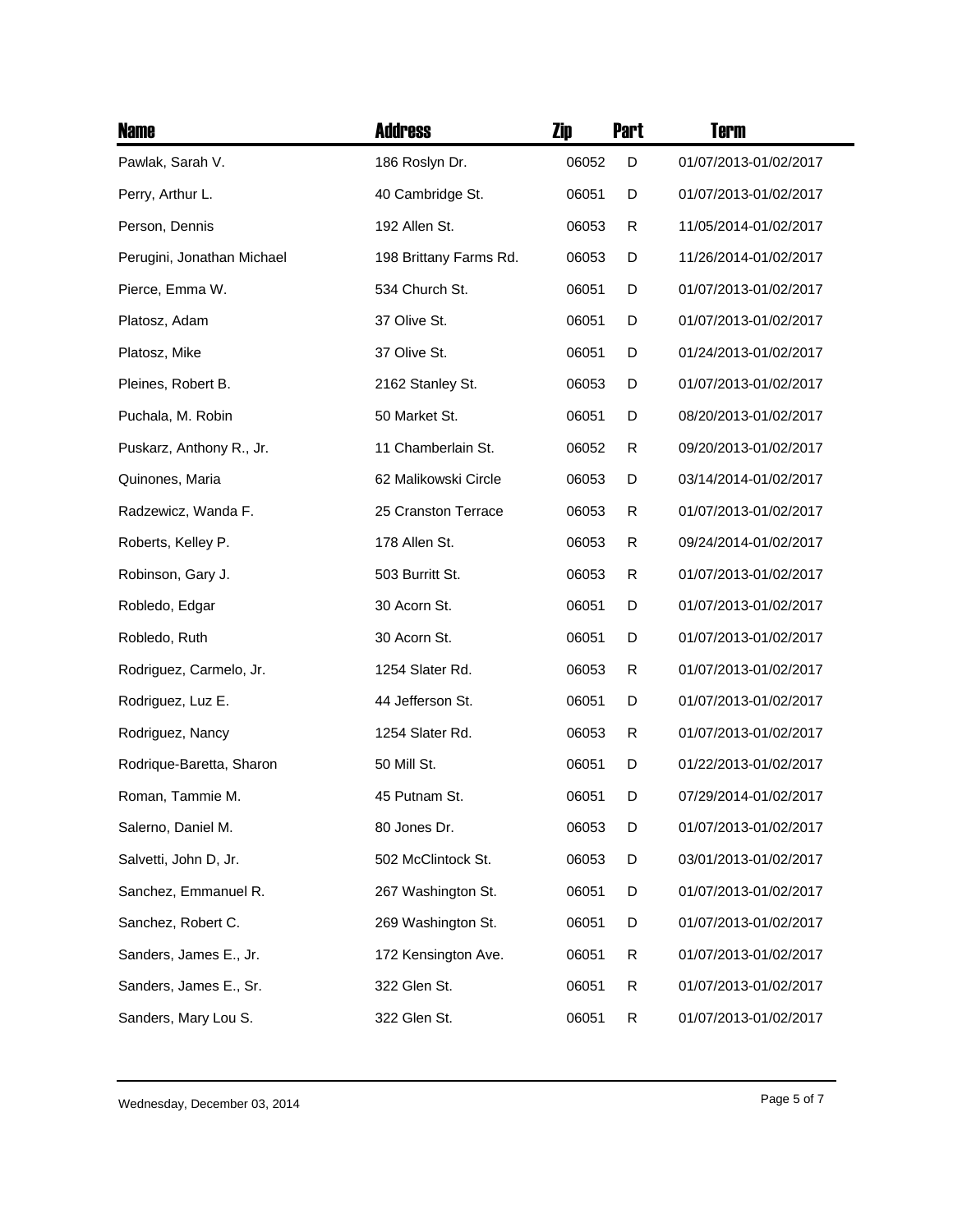| <b>Name</b>                 | <b>Address</b>          | Zip   | <b>Part</b> | <b>Term</b>           |
|-----------------------------|-------------------------|-------|-------------|-----------------------|
| Santiago, Francisco A., Sr. | 165 Elam St.            | 06053 | D           | 03/28/2014-01/02/2017 |
| Santiago, Lisa              | 893 Corbin Ave.         | 06052 | R           | 01/07/2013-01/02/2017 |
| Santos, Mario Victor        | 61 Brook St.            | 06052 | D           | 01/22/2013-01/02/2017 |
| Sapieha-Yanchak, Teresa     | 208 South Mountain Dr.  | 06052 | D           | 01/07/2013-01/02/2017 |
| Schwartz, Arnold P.         | 27 Kenwood Dr.          | 06052 | R           | 01/07/2013-01/02/2017 |
| Sgro, Carlos M.             | 136 Maple St.           | 06051 | R           | 01/07/2013-01/02/2017 |
| Sherwood, Phil              | 420 Commonwealth Ave.   | 06053 | D           | 01/07/2013-01/02/2017 |
| Shields, Thomas J.          | 147 Shuttle Meadow Ave. | 06052 | D           | 01/21/2014-01/02/2017 |
| Shilinga, Joe D.            | 20 William St.          | 06051 | R           | 01/07/2013-01/02/2017 |
| Smedley, Robert C.          | 37 Highland Terrace     | 06064 | U           | 12/04/2013-01/02/2017 |
| Smith, Franklin J.          | 40 Chestnut St.         | 06051 | D           | 01/07/2013-01/02/2017 |
| Spano, Nathalie B.          | 9 South Mountain Dr.    | 06052 | D           | 01/07/2013-01/02/2017 |
| Spano, Peter                | 9 South Mountain Dr.    | 06052 | D           | 01/07/2013-01/02/2017 |
| Staranchak, Mark E.         | 8 Fairlane Dr.          | 06053 | R           | 03/14/2014-01/02/2017 |
| Steele, Peter C.            | 170 Oakwood Dr.         | 06052 | R           | 09/12/2013-01/02/2017 |
| Steele, Sean F.             | 29 Dover Rd.            | 06052 | R           | 09/18/2013-01/02/2017 |
| Stepanczak, Irena           | 45 Atlantic St.         | 06053 | D           | 01/07/2013-01/02/2017 |
| Stewart, Erin E.            | 60 Wightman Rd.         | 06052 | R           | 01/07/2013-01/02/2017 |
| Stewart, Timothy T.         | 60 Wightman Rd.         | 06052 | R           | 01/07/2013-01/02/2017 |
| Surratt, Bessie B.          | 626 East Main St.       | 06051 | D           | 03/04/2013-01/02/2017 |
| Swan, Julie L.              | 78 Linden St.           | 06051 | R           | 01/07/2013-01/02/2017 |
| Taricani, Daniel J.         | 154 Lyons Street        | 06052 | U           | 09/11/2014-01/02/2017 |
| Torres, Isabel              | 104 Putnam St.          | 06051 | D           | 01/07/2013-01/02/2017 |
| Torres-Luciano, Eva         | 151 Streamside Lane     | 06052 | D           | 01/07/2013-01/02/2017 |
| Turnrose, Dorothy R.        | 801 Corbin Ave.         | 06052 | R           | 08/20/2013-01/02/2017 |
| Urso, Frances A.            | 62 Black Rock Ave.      | 06052 | R           | 01/07/2013-01/02/2017 |
| Valengavich, John P.        | 15 Parkmore St.         | 06051 | D           | 01/07/2013-01/02/2017 |
| Valentin, Erik              | 17 Randolph Court       | 06053 | D           | 09/04/2014-01/02/2017 |